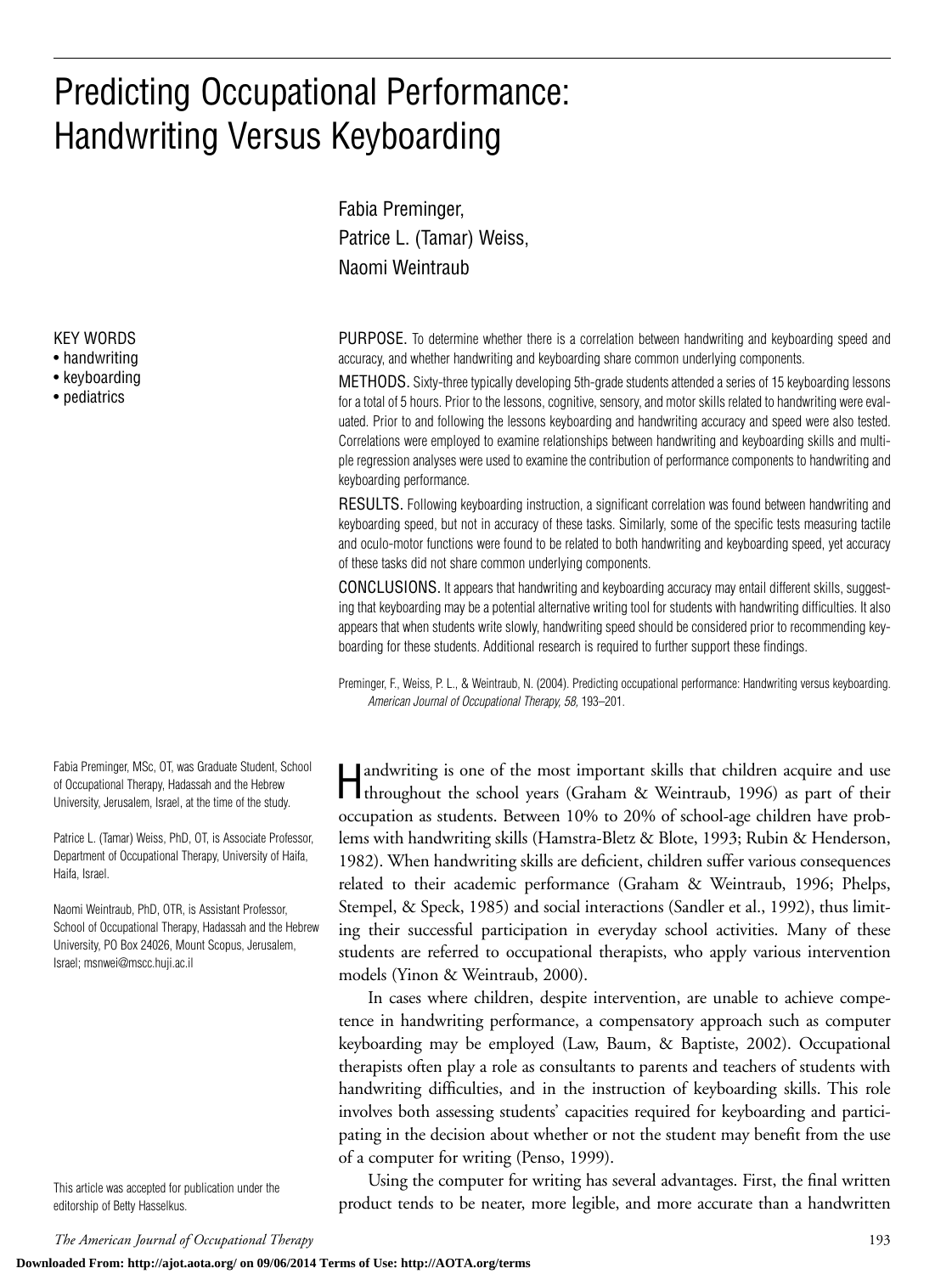page (MacArthur, 1998; Waner, Behymer, & McCrary, 1992). Second, the writing process is often more efficient, since students can more easily correct typing and spelling errors (Margalit & Roth, 1989). Children are also less hesitant to reevaluate and edit their written work produced on the computer (Graham & MacArthur, 1988; Jones, 1994). As a result, the productivity (Mayer Nichols, 1996; Sormunen, 1988) and quality (Jones) of their written work may be increased. Finally, writing via the computer may improve students' attitudes towards learning to write (Balajthy, 1988; Waner et al.).

Computers, however, also have disadvantages when compared to handwriting. It is more difficult to write via keyboarding in specific settings such as in the library or on a field trip. Furthermore, computers are also not always available in the classroom (Kahn & Freyd, 1990). Moreover, many school-age children are not familiar with the keyboard arrangement. For these students, keyboarding may decrease their writing speed rather than accelerate it (Koorland, Edwards, & Doak, 1996), and the quality of their compositions may be affected (Waner et al., 1992). Such students may become frustrated when writing via a computer (MacArthur & Shneiderman, 1986; Neufeld, 1989).

Keyboarding, as in the case of handwriting (Graham & Weintraub, 1996), is a complex skill that requires the orchestration of linguistic, cognitive (Gopher & Raij, 1988), and sensory-motor skills (Sormunen, 1993). It is not a simple skill to acquire and maintain, and achieving fluency while keyboarding requires many hours of practice (Kahn & Freyd, 1990). Hence, when considering keyboarding as an alternative to handwriting, it is essential that occupational therapists be familiar with what these skills entail.

West (cited in Sormunen, 1993) described keyboarding acquisition as a process that involves three phases. The first, the *cognitive* phase, necessitates the learning and applying of different movement patterns for different keystrokes. At this phase, the learner relies on visual feedback, wherein he or she looks at the digits or at the screen immediately after hitting the key. In the second, the *associative* phase, the specific movement patterns acquired become integrated into the total skill. The learner relies more on internal feedback (i.e., kinesthetic cues). In the final, the *autonomous* phase, the learner relies primarily on kinesthetic feedback.

Keyboarding and handwriting also differ in certain aspects. For example, keyboarding requires the memorization of a large number of associations between spatial locations and verbal codes (Gopher & Raij, 1988), the positioning of the fingers on these locations and then the pressing of each key with great precision and timing (Cooper, 1982). In contrast, handwriting requires the

matching of a motor program for the formation of a specific allograph (a specific formation of a letter) and then executing this program (van Galen, 1991). Handwriting also involves issues of spatial organization, which are not necessary while keyboarding.

The similarities and differences between handwriting and keyboarding skills bring to mind the question: Will children who have handwriting difficulties also have difficulties keyboarding? To date, there is not sufficient data to assist occupational therapists to predict which students would most benefit from using a computer as an alternative writing tool, thereby justifying keyboarding instruction. Only a few studies were found that address this issue. Kahn and Freyd (1990), for example, found that among typical 6th graders, students who were able to write quickly tended to type quickly. Results of a study by Rogers and Case-Smith (2002), which included forty 6th-grade students, indicated that keyboarding speed was significantly correlated with handwriting legibility and speed. However, there was no evidence indicating that handwriting and keyboarding require similar underlying components.

In contrast, several studies have shown the relationship between handwriting performance and various performance components, including linguistic abilities and specifically, orthographic fluency and coding (Abbott & Berninger, 1993), visual-motor integration (e.g., Cornhill & Case-Smith, 1996; Tseng & Chow, 2000; Weintraub & Graham, 2000), finger functions (Berninger & Rutberg, 1992), motor accuracy (Tseng & Murray, 1994; Yochman & Parush, 1998), and in-hand manipulation (Cornhill & Case-Smith, 1996). With respect to keyboarding, whereas several authors (e.g., Gopher & Raij, 1988; Sormunen, 1993) have suggested some of the underlying capacities that are required for this skill, empirical studies examining such relationships are rare. McClurg and Kercher (1989), for example, found that the strongest predictor for success on typing tests, among students in 3rd and 4th grade, was performance on dexterity measures such as finger and pencil tapping.

Understanding the relationship between handwriting and keyboarding skills and their shared and differing underlying performance components will assist occupational therapists to better understand these processes, and to determine which students with handwriting difficulties may benefit from keyboarding. The objective of this study was to further our understanding of keyboarding as an alternative tool for writing. This was accomplished by determining: (a) whether there is a correlation between handwriting and keyboarding speed and accuracy, and (b) whether similar performance components predict handwriting and keyboarding accuracy and speed.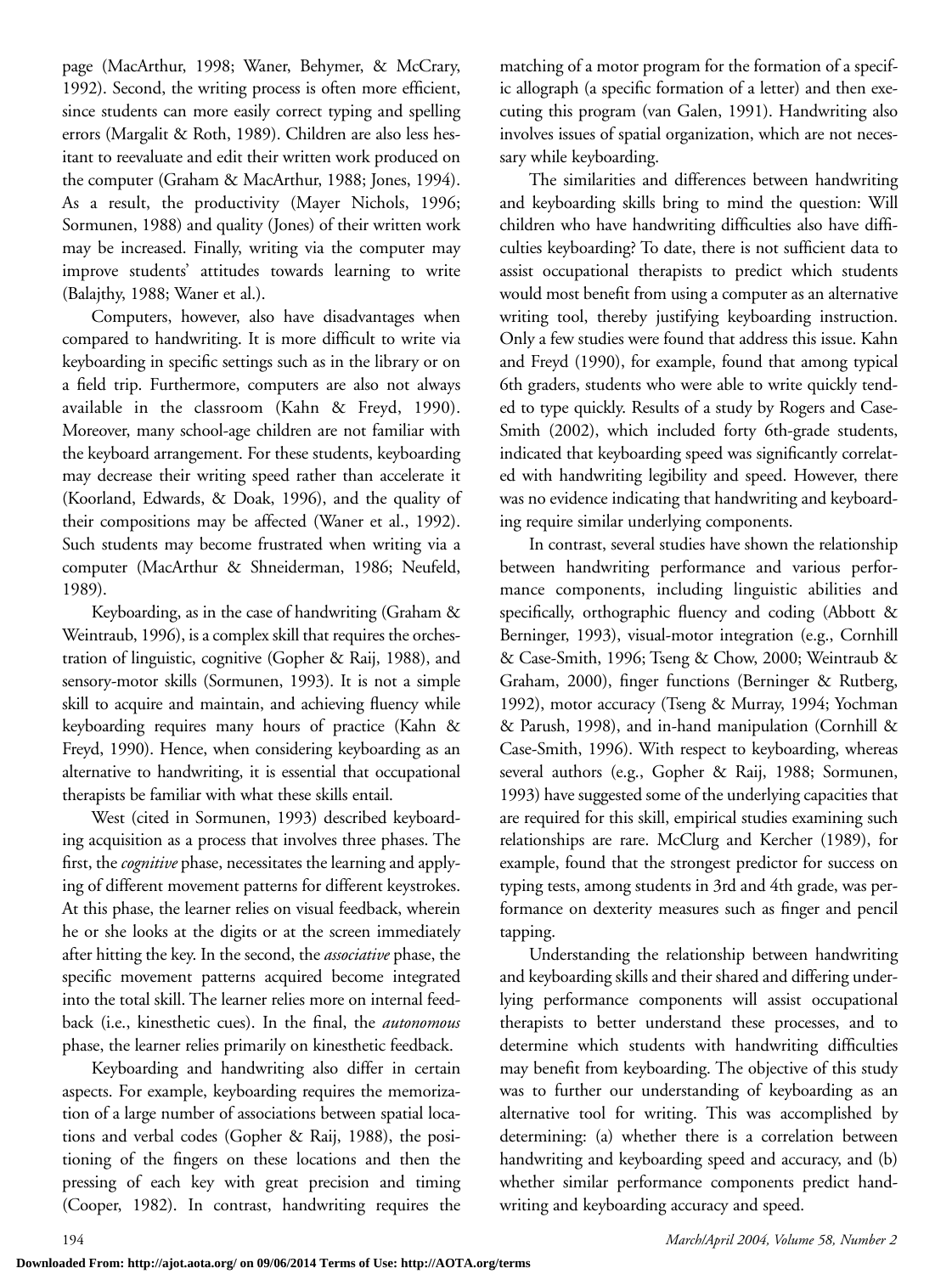# Methods

This study applied a correlational research model examining the relationship between students' scores on various performance components and their occupational performance in handwriting and keyboarding.

#### *Participants*

Of the seventy-one 5th-grade students at an elementary school located in Israel, 63 boys and girls received parents' agreement to participate in this study. These students had not received any occupational, physical, or speech therapy throughout the past year, nor did they have any known motor, sensory, or behavioral problems. Most of the students came from average to high socioeconomic family backgrounds. The sample included 36 boys and 27 girls, with a mean age of 10.2 years  $(SD = .6)$ . Four of the students were identified as having learning disabilities.

#### *Instruments*

The measures in this study were used to assess students' performance in three areas: (a) performance components thought to be related to handwriting and to the initial stages of touch-typing skills, (b) keyboarding, and (c) handwriting. Since we found practically no studies indicating what performance components are related to keyboarding skills, we used the Delphi technique to select components that should be included in this study (French, Reynolds, & Swain, 2001). For this purpose, letters were sent to 30 pediatric occupational therapists in Israel with over 5 years of experience, who serve as supervisors of students of the School of Occupational Therapy during their fieldwork, requesting that they list the performance components, which they believed to be necessary for handwriting and keyboarding. Twenty-seven replies were received.

Based on these replies, in the second stage of the process, a list of performance components was developed and sent to the same occupational therapists, asking them to rate the significance of each component to handwriting and keyboarding skills on a scale of 0 to 10. Twenty-five replies were received. In the third stage, the results of the occupational therapists' ratings were analyzed. Components considered significant by more than 50% of the occupational therapists (i.e., the component received a score of 8 or above) were selected. Finally, standardized tests, which measure the identified components, were selected for this study (see Table 1).

#### *Performance Components Measures*

*Finger tasks.* Two finger tasks were included in the study: Finger Lifting and Finger Recognition (Berninger &

#### **Table 1. Matching Performance Components With Standardized Tests.**

| <b>Performance Components</b>   | <b>Matching Standardized Tests</b>                               |  |  |
|---------------------------------|------------------------------------------------------------------|--|--|
| <b>Sensory Components</b>       |                                                                  |  |  |
| Tactile perception              | Finger Lifting <sup>a</sup> , Finger Recognition <sup>a</sup>    |  |  |
| Kinesthetic ability             | Pencil Excursion <sup>b</sup> , Finger Lifting <sup>a</sup> ,    |  |  |
|                                 | Complex Finger Opposition <sup>b</sup> ,                         |  |  |
|                                 | Recall Complex Finger Opposition <sup>b</sup>                    |  |  |
| <b>Motor Components</b>         |                                                                  |  |  |
| Finger isolation                | Finger Lifting <sup>a</sup> , Finger Recognition <sup>a</sup>    |  |  |
| <b>Bilateral coordination</b>   | Alternating Fists <sup>b</sup>                                   |  |  |
| Eye-Hand coordination           | Motor Coordination <sup>c</sup> , Pencil Speed <sup>b</sup>      |  |  |
| <b>Visual Component</b>         |                                                                  |  |  |
| Occulo-motor movements          | Developmental Eye Movement (DEM) <sup>d</sup>                    |  |  |
| Perceptual-Cognitive Components |                                                                  |  |  |
| Visual-motor integration        | Visual Motor Integration <sup>c</sup>                            |  |  |
| Spatial perception              | Left-Right Discrimination <sup>b</sup>                           |  |  |
| Motor planning                  | Alternating Fists <sup>b</sup> , Complex Finger                  |  |  |
|                                 | Opposition <sup>b</sup>                                          |  |  |
| Visual perception               | Recall Complex Finger Opposition <sup>b</sup>                    |  |  |
| Visual memory                   | Visual Perception <sup>c</sup> , Visual Recognition <sup>b</sup> |  |  |
| Motor memory                    | Visual Recognition <sup>b</sup> , Visual Retrieval <sup>b</sup>  |  |  |
|                                 | Recall Complex Finger Opposition <sup>b</sup>                    |  |  |
|                                 |                                                                  |  |  |

*Notes.* <sup>a</sup> Finger tasks described by Berninger and Rutberg (1992). **bSubtest of** the Pediatric Examination of Educational Readiness at Middle School (PEERAMID) (Levine, 1984). CSubtest of the Developmental Test of Visual Motor Integration (VMI) (Beery, 1997). <sup>d</sup>See Garzia et al. (1990).

Rutberg, 1992). Both tasks measure tactile perception and finger isolation. Finger Lifting also requires a motor reaction while vision is occluded (kinesthetic ability) (Denckla, 1974). In the *Finger Lifting* task scoring is based on accuracy in lifting the correct fingers (maximum score is 4). Similarly, in the *Finger Recognition* task, scoring is based on accurately identifying the fingers that were touched (maximum score is 10). Berninger and Rutberg (1992) reported that these finger tasks significantly correlated with a handwriting task (*p* < .001) among students in primary grades. No other validity information was provided. In addition Berninger and Rutberg reported a high interrater reliability (*r* = .96 for Finger Lifting; *r* = .90 for Finger Recognition) among this age group. In this study, interrater reliability between two occupational therapists was established using Spearman Correlation coefficients as follows: Finger Lifting,  $r = .99$ ,  $p < .01$ ; Finger Recognition,  $r = .86$ ,  $p < .01$ .

The Developmental Test of Visual Motor Integration (VMI; Beery, 1997) is a norm-referenced assessment that examines visual-motor integration and includes three subtests: (a) Visual Motor Integration, (b) Motor Coordination, and (c) Visual Perception. In the *Visual Motor Integration* subtest, students were requested to copy 27 geometric forms. The maximum total raw score for this subtest is 27. In the *Visual Perception* (VP) subtest of the VMI children were required to correctly identify specific forms (which are the same as those in the VMI subtest) within 3 minutes. For each correctly identified form, a score of 1 is awarded. The maximum total raw score for this sub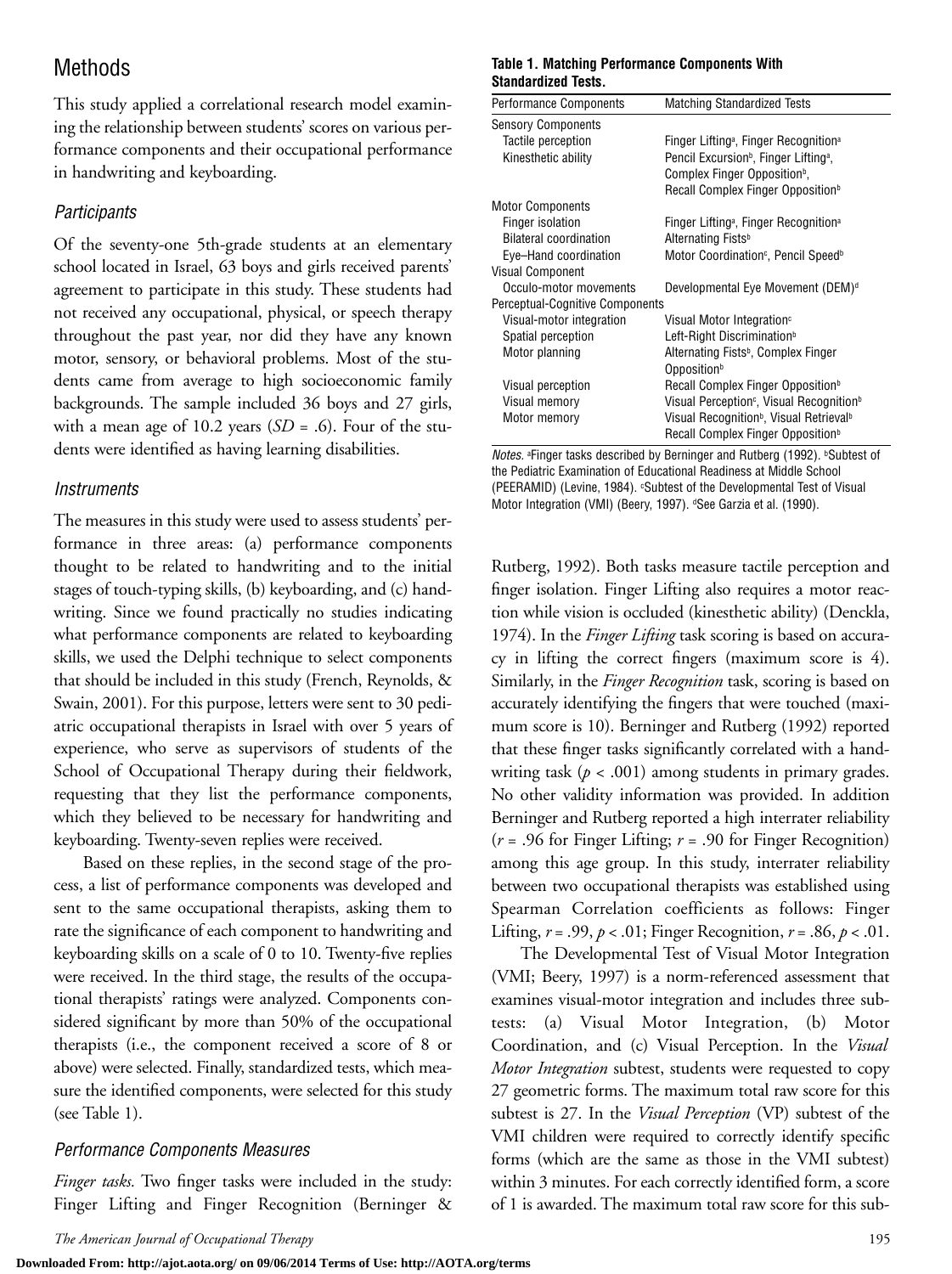test is 27. The *Motor Coordination* (MC) subtest of the VMI measures eye–hand coordination. The maximum total raw score for this subtest is 27. The authors report high validity and reliability for the test (for details see Beery).

*Pediatric Examination of Educational Readiness at Middle Childhood* (PEERAMID) (Levine, 1984). The PEERAMID is a neurodevelopmental assessment that is meant for children between the ages of 9 and 15 years. Of the 32 subtests of the PEERAMID, 8 were included in this study due to the fact that they measure the specific performance components that were selected by the occupational therapists as related to handwriting and keyboarding skills.

The *Left-Right Discrimination*, a subtest of the PEERAMID, is a measure of spatial perception and orientation. This subtest includes five tasks, each receiving a separate score, with a total possible score of 5.

The *Alternating Fists* subtest of the PEERAMID measures bilateral coordination and motor planning. In this subtest, a score of 1 represents a well-coordinated, clear alternation of movements; and 0 represents incorrect, poorly coordinated alternation of movements.

The *Complex Finger Opposition* subtest of the PEERAMID evaluates kinesthetic ability and motor planning while performing a specific finger sequence using finger opposition. The total possible score is 3.

The *Pencil Speed* subtest of the PEERAMID examines eye–hand coordination. Scoring was as follows: Each completed unit and contact points in the intersection were recorded. Intersection points were subtracted from total units. In case of a negative total number (i.e., more contact points in the intersection than completed units), the score was recorded as zero.

The *Pencil Excursion* subtest of the PEERAMID rates students' kinesthetic ability as well as motor memory and accuracy. The score is based on the number of squares drawn correctly, in the three lines drawn with eyes closed. This is calculated by counting the number of squares drawn in each of the three lines (including deviations from the lines) and subtracting the number of squares expected to be drawn. Therefore, a lower score represents a better performance.

The *Visual Recognition* subtest of the PEERAMID assesses visual perception and memory. A score of 1 was given for each correct response, and 0 for each incorrect response. The total possible score is 4.

Similarly, the *Visual Retrieval* subtest of the PEERAMID evaluates visual perception and memory. Each design is composed of a few parts, and each is scored separately, with a score of 1 for each correct, and 0 for an incorrect response. The total possible score is 22.

The *Recall Complex Finger Opposition* subtest of the PEERAMID rates students' motor memory and kinesthetic ability. The total possible score is 1.

Although there was no literature found regarding the reliability and validity of the PEERAMID, a study by Sandler et al. (1992) found that many of the subtests of the PEERAMID, including those that were included in this study were associated with handwriting performance. In this study, interrater reliability was calculated for the subtests that are scored while the students perform the tests. Correlation coefficients (using Spearman correlations) ranged from .66 to 1.00.

The *Developmental Eye Movement Test* (DEM; Garzia, Richman, Nicholson, & Gaines, 1990) assesses oculomotor movements while reading single digits aloud from top to bottom (vertical) and then from left to right (horizontal) as quickly as possible. The time required for completing each of the tasks and the number of errors (including additions, omissions, and substitutions of numbers) are recorded. Construct validity was demonstrated as DEM performance time decreased with age, demonstrating that the DEM reflects developmental changes. In addition, internal consistency was found when most subtests of the DEM significantly correlated with each other (.24 < *r* < .75). Finally, significant test–retest coefficients for the DEM (with 1 week interval between the tests) (*r* = .89 for vertical time and *r* = .86 for horizontal time) were reported (Garzia et al., 1990). In the current study the interrater reliability using Pearson correlations were as follows:  $r = .99 (p < .01)$ for DEM vertical and  $r = .94$  ( $p < .001$ ) for DEM horizontal.

#### *Handwriting and Keyboarding Ability*

Handwriting quality was measured using *The Hebrew Handwriting Evaluation* (HHE; Erez & Parush, 1999), which is a standardized test evaluating handwriting speed and legibility, under two conditions: copying and dictation using two separate texts. In this study only the copying scores were analyzed. Interrater reliability for the HHE is  $r = .75–.79$ ,  $p < .001$ . Construct validity was established by comparing the performance of proficient and poor handwriters on the HHE. Results indicated statistically significant differences  $(t = -2.34, p = .027)$  between the groups.

Keyboarding ability was evaluated by having the students copy-type a paragraph into the computer. In both handwriting and in keyboarding the copied paragraphs consisted of 270 characters, including letters, punctuation marks, and spaces. These paragraphs were taken from 5thgrader's textbooks. For both tasks, two measures were calculated: (a) *percent accuracy,* which was calculated by counting the number of letters or characters the students wrote or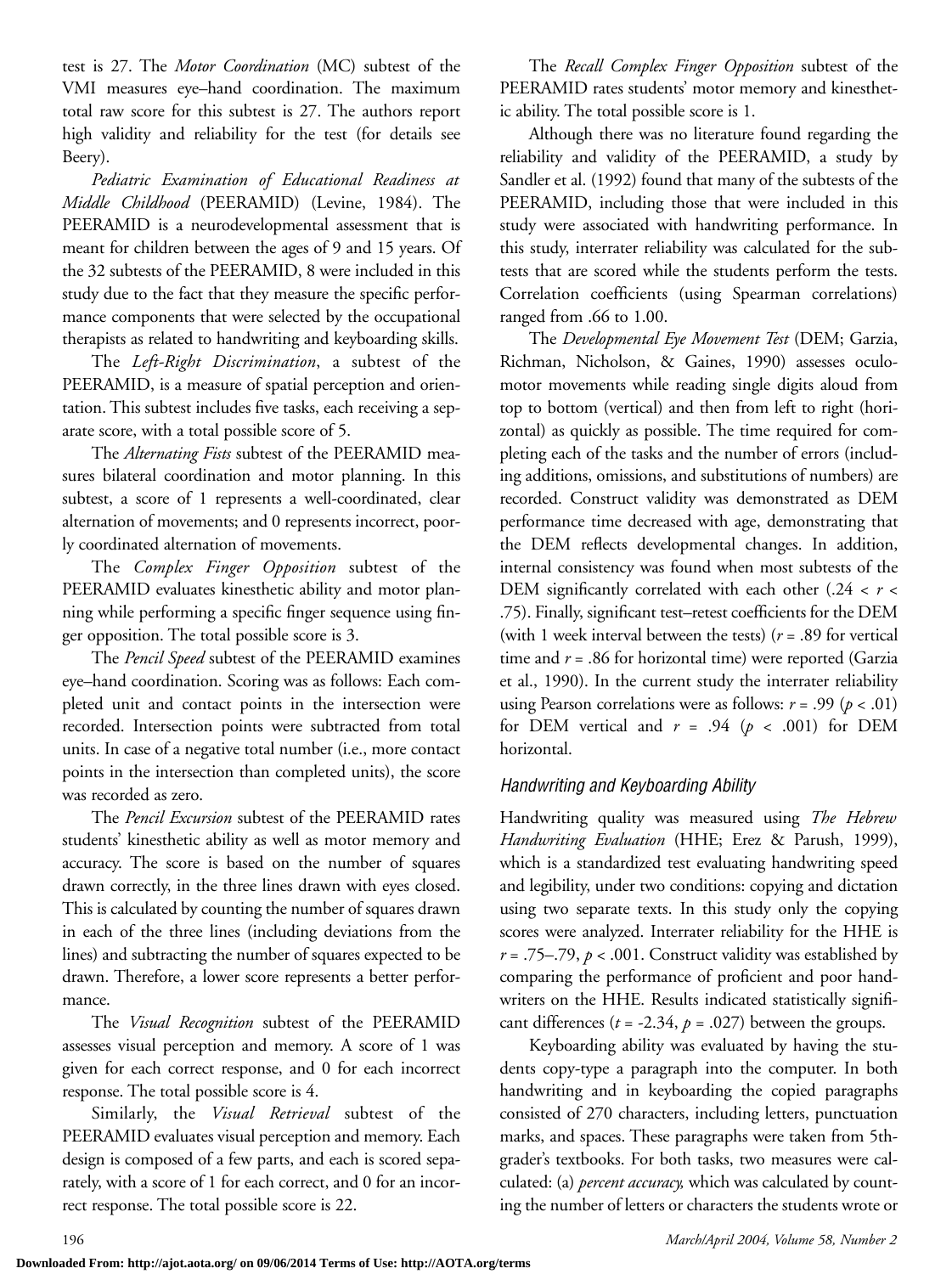typed minus the writing or typing errors (i.e., addition, deletions, and substitutions) divided by the overall number of characters written or typed and multiplied by 100 and (b) *speed*, which was defined as the number of letters–characters written–typed per minute.

#### Procedure *Pretesting*

Prior to the commencement of touch-typing training, the above-described performance components measures were administered individually to each study participant. In addition, initial keyboarding skills were evaluated. None of the students knew how to touch-type.

#### *Touch-Typing Instruction*

Students were divided into six groups of about 10 students each. The lessons took place in the computer classroom at the participants' school. Students were seated on chairs suitable for their height, in front of an individual desktop computer running the Windows 95 operating system, with the monitor positioned at eye level. A standard 102 key keyboard was used. Each student attended a series of fifteen 20 minute lessons, two lessons per week for a total of 5 hours. The lessons and the typing tests were delivered via a touchtyping tutorial program entitled "Touch-Typing Now" (TES, Inc., 2003).

#### *Posttesting*

Following the touch-typing training, keyboarding and handwriting performance were reevaluated.

# Data Analysis

Although students' keyboarding performance was measured both prior to and following keyboarding instruction, analysis of the results are based on the posttest scores only. The rationale for this is that the purpose of this study was to examine various factors that are related or contribute to performance of students who acquired touch-typing keyboarding skills (versus "hunt and peck" unskilled keyboarding). First, descriptive statistics were employed in order to describe students' handwriting and keyboarding percent accuracy and speed. Next, Pearson correlations were used to examine the relationship between handwriting and keyboarding percent accuracy and speed. In order to examine the relationship between performance components and handwriting and keyboarding skills, Pearson or Spearman correlations were performed (according to type of scores). Finally, multiple regression analyses were administered with the purpose of examining the contribution of the various performance components to handwriting and keyboarding percent accuracy and speed.

## Results

We first looked at students' handwriting and keyboarding skills with the purpose examining if students' keyboarding performance was at least as good as their handwriting. Results indicated that the students' percent-accuracy for both handwriting and keyboarding was greater than 90%. In contrast, students were much slower while keyboarding than while handwriting; they hand-wrote almost double the number of letters per minute (80.7) compared to the number of characters they typed per minute (48.4).

Next, we examined the correlation between handwriting and keyboarding percent-accuracy and speed. Results indicated there was no statistically significant correlation between handwriting and keyboarding percent-accuracy  $(N = 47, r = .05, p = .73)$ , but there was a moderate and significant correlation between handwriting and keyboarding speeds ( $N = 52$ ,  $r = .34$ ,  $p = .012$ ). These correlations indicate that handwriting speed accounted for 14% of the variability in keyboarding speed. Pearson or Spearman correlation analyses were then performed in order to examine the correlation between the underlying performance components and handwriting and keyboarding percent-accuracy and speed. As shown in Table 2, only Finger Lifting was significantly correlated with *both* handwriting and keyboarding percent-accuracy. The VMI and Left-Right Discrimination were correlated only with *handwriting* percent-accuracy, whereas Alternating Fists as well as two other components measuring memory functions (i.e., Visual Recognition and Recall of Complex Finger Opposition)

|  | Table 2. Correlation Between Performance Components and |
|--|---------------------------------------------------------|
|  | Handwriting and Keyboarding Percent-Accuracy and Speed. |

| Performance                  | Percent-Accuracy |                         | Speed     |                         |
|------------------------------|------------------|-------------------------|-----------|-------------------------|
| Components                   |                  | Handwriting Keyboarding |           | Handwriting Keyboarding |
| <b>Finger Lifting</b>        | $.31*$           | $.32*$                  | .24       | .06                     |
| <b>Finger Recognition</b>    | .00              | .12                     | $.28*$    | $.27*$                  |
| Visual Motor Integration     | $.27*$           | .16                     | .12       | $-05$                   |
| <b>Visual Perception</b>     | .13              | .18                     | $.38**$   | .24                     |
| <b>Motor Coordination</b>    | .24              | .10                     | $.31*$    | $-12$                   |
| Lt.-Rt. Discrimination       | $.33**$          | .21                     | .17       | .24                     |
| (on examiner)                |                  |                         |           |                         |
| <b>Alternating Fists</b>     | .16              | $.35*$                  | .09       | .20                     |
| <b>Complex Finger</b>        | .14              | -.01                    | .20       | $.33*$                  |
| Opposition                   |                  |                         |           |                         |
| <b>Pencil Speed</b>          | .12              | .24                     | .05       | .13                     |
| <b>Pencil Excursion</b>      | $-.03$           | $-24$                   | $-23$     | $-27*$                  |
| <b>Visual Recognition</b>    | .09              | $.30*$                  | $-.02$    | .07                     |
| Visual Retrieval             | .20              | .09                     | .23       | .24                     |
| <b>Recall Complex Finger</b> | .17              | $.33*$                  | .15       | .24                     |
| Opposition                   |                  |                         |           |                         |
| <b>DEM</b> horizontal        | - 11             | $-13$                   | $-0.39**$ | $-0.55**$               |
| <b>DEM</b> vertical          | -.05             | $-16$                   | $-17$     | $-.30*$                 |

*Note.* \* *p* < .05.; \*\* *p* < .01.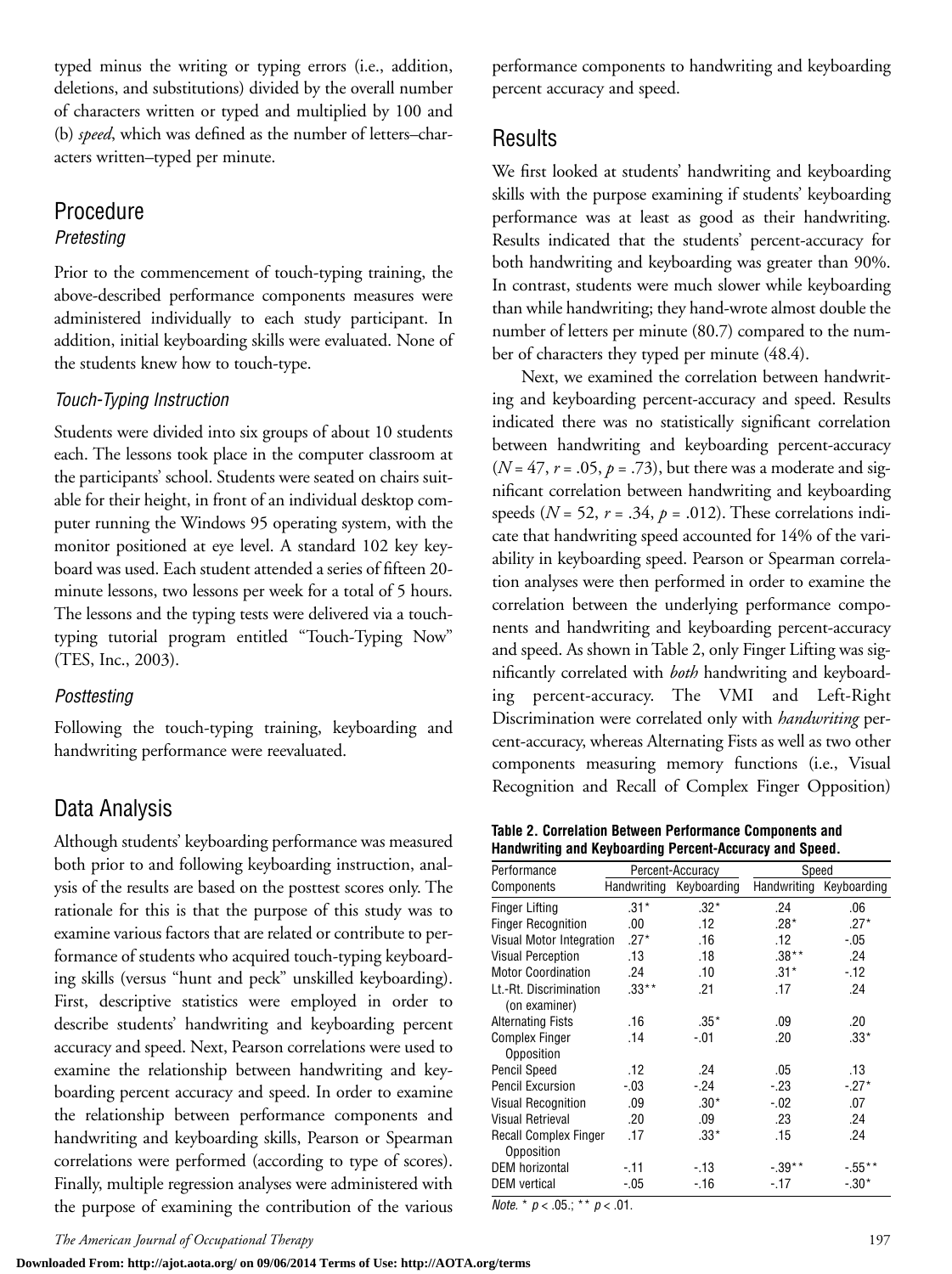were significantly correlated only with *keyboarding* accuracy. Not surprisingly, different performance components correlated with handwriting and keyboarding speed although there was some overlap. Thus, the two components that significantly correlated with both handwriting and keyboarding speed were the DEM (horizontal) and Finger Recognition. In contrast, the Visual Perception and Motor Coordination tests were significantly correlated only with handwriting speed and Complex Finger Opposition and Pencil Excursion (both measuring kinesthetic ability) as well as the DEM (vertical) were significantly correlated only with keyboarding speed.

Separate multiple regression analyses were performed in order to examine the contribution of various performance components to handwriting and keyboarding percent-accuracy. In these analyses, only those components significantly correlated with the dependent variables were entered into the regression models. In the first model, handwriting percent-accuracy served as the dependent variable. Gender was included in the model because most studies have found this variable to be a significant predictor of handwriting performance (Graham & Weintraub, 1996). Results indicated that only Left-Right Discrimination had a significant contribution to handwriting percent-accuracy beyond the contribution of the other variables in the model  $(t = 2.60, p = .012)$  and that together, the components explained 24.5% of the variance in percent-accuracy of handwriting.

Similarly, multiple regression analysis was performed with keyboarding percent-accuracy serving as the dependent variable. Different components were entered into the regression model, in the manner described above for handwriting percent-accuracy. None of the components had a unique and significant contribution, and explained only 5.9% of the variance in keyboarding percent-accuracy.

Finally, in order to examine the contribution of the performance components in predicting handwriting and keyboarding speed, a multiple regression analysis was carried out. Only those components that were significantly correlated with the dependent variables were entered into the regression models. In the first model, *handwriting* speed served as the dependent variable. Here, too, gender was included in the handwriting model. The DEM-horizontal was the only significant predictor of handwriting and keyboarding speed  $(t = -2.33, p = .024; t = -3.18, p = .003,$ respectively). Together the models explained 22.1% of the variance in handwriting speed and 30.2% in keyboarding speed.

The regression models described above served to examine whether the performance in handwriting and keyboarding speed may be explained by shared performance components. That is, can the moderate and significant correlation that was found between these skills be explained by the fact that similar components predicted performance in these skills? From a clinical point of view, the rationale for such an analysis was that if students with deficits in specific performance components (related to handwriting skills) are writing slowly, and if these components also predict keyboarding speed, then perhaps these students would also have difficulty mastering keyboarding skills. If this were the case, compensatory approaches other than keyboarding should be employed for assisting children with handwriting difficulties.

However, in analyzing the data, this study's results showed that, as opposed to keyboarding percent-accuracy, students' keyboarding speed prior to instruction (hunt and peck) significantly correlated with keyboarding speed after instruction ( $r = .67$ ,  $p = .000$ ). These findings brought to mind the possibility that as in the case of the specific performance components, initial keyboarding speed may also serve as a significant factor in predicting students keyboarding speed following instruction. Therefore, it appeared essential to include preinstruction keyboarding speed into the regression model together with the same dependent variables, with keyboarding speed serving as the dependent variable. Thus, an additional multiple regression analysis was carried out. Results of this regression analysis show that initial keyboarding speed and the DEM-horizontal were the only significant predictors of keyboarding speed (*t* = 4.147, *p* = .000; *t* = -2.037, *p* = .048, respectively). The addition of initial keyboarding speed to the regression model increased significantly the percent of variance in keyboarding speed explained by these variables (adjusted  $R^2 = 48.3\%$ , as compared to 30.2% in the previous analysis).

## Discussion

The results of this study showed that students' accuracy while handwriting and keyboarding was quite high (greater than 90%). In contrast, there were considerable differences in speed when they wrote as compared to when they typed. Since the participants in this study were in the 5th grade, it was not surprising that the students had such good scores for handwriting percent-accuracy and speed since at this level, handwriting is usually automatic (Levine, 1987). The disparity in keyboarding accuracy as compared to keyboarding speed may be explained, in part, by the fact that the keyboarding instruction emphasized accuracy rather than speed, and that the students received only 5 hours of keyboarding instruction. It is thus reasonable to assume that they were still at the initial stages of touch-typing acquisition, (i.e., the cognitive and associative phases)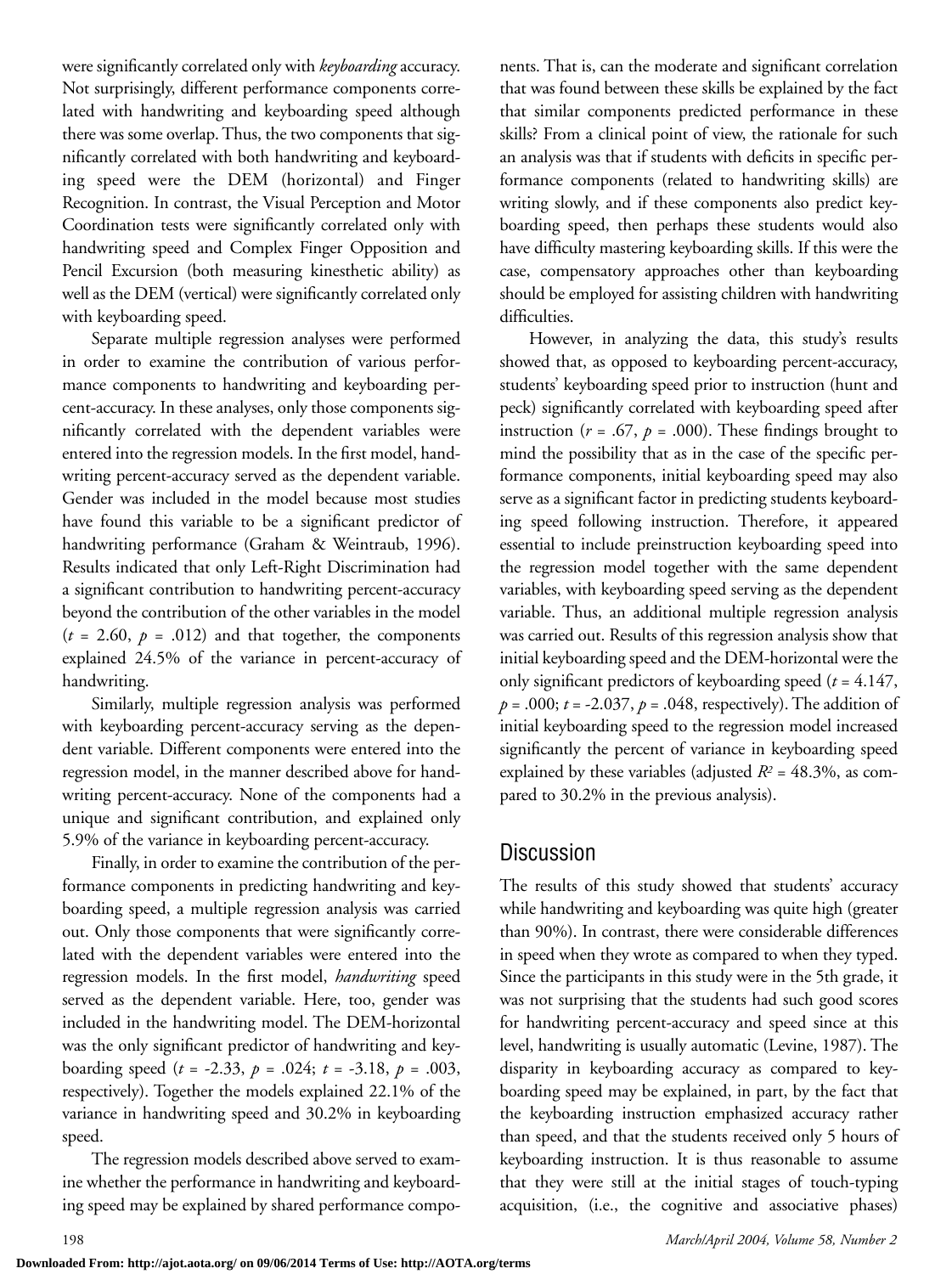(Sormunen, 1993), and that the postinstruction keyboarding speed scores achieved in this study do not reflect their optimal keyboarding abilities. It is likely that the attainment of keyboarding speed comparable to handwriting speed will require significantly longer periods of instruction and practice.

The results of this study also showed that there was no significant correlation between handwriting and keyboarding percent-accuracy. With regard to the underlying performance components, Finger Lifting, requiring tactile perception and kinesthetic ability, correlated with both handwriting and keyboarding percent-accuracy scores. However, in general, different components correlated with each task. Whereas Visual Motor Integration and Spatial Perception scores significantly correlated with percent-accuracy while handwriting, measures of bilateral coordination as well as motor and visual memory functions significantly correlated with keyboarding percent-accuracy.

These findings would appear to suggest that handwriting and keyboarding accuracy require different abilities. Keyboarding requires the memorization of a large number of associations between spatial locations and verbal codes (Gopher & Raij, 1988), the positioning of the fingers on these locations and then the pressing of each key with great precision and timing (Cooper, 1982). Handwriting, on the other hand, requires the matching of a motor program for the formation of a specific allograph and then executing this program (van Galen, 1991). Handwriting also involves spatial organization abilities, which are not necessary while keyboarding. It is thus apparent that the requirements for accuracy while writing may differ from those while keyboarding.

Further, with respect to handwriting, accuracy requires primarily linguistic and perceptual-cognitive functions. In contrast, for keyboarding, even if the students remembered and retrieved the letters correctly, they still needed to decide which digit of which hand to place on specific keys in order to type the necessary letters in highly coordinated, rapidmovement sequences (Gopher & Raij, 1988). This intricate and synchronized process may explain this study's findings in which bilateral coordination, kinesthetic ability, and memory functions were found to be significantly correlated with keyboarding accuracy.

In contrast to the findings for accuracy, the results of this study indicated that handwriting and keyboarding speed were moderately and significantly correlated. These results are similar to those by Kahn and Freyd (1990) and by Rogers and Case-Smith (2002). It is interesting to note that these studies were conducted in different countries and in different languages (Hebrew and English) among children with similar ages and typing experience.

In analyzing the performance components that correlate with each of these skills it appears that tactile perception, and oculo-motor movement abilities (i.e., the DEMhorizontal) were significantly correlated with both handwriting and keyboarding speed. Handwriting speed was also significantly correlated with visual-perception and motor-coordination abilities, whereas keyboarding speed was significantly correlated with kinesthetic abilities. Taking into account the requirement of the keyboarding test, namely, copying a paragraph via keyboarding, it is possible that students' reading time influenced these results, thus indicating that the DEM is related to the initial part of the copying task (reading speed) rather than to output aspects of copying (i.e., handwriting or keyboarding). This possibility could be examined in a future study by dictating a paragraph to students rather than have them copying it.

The results of this study, however, showed that a significant factor that contributed to the prediction of keyboarding speed, following touch-typing instruction, was students' initial keyboarding speed. When initial keyboarding speed was included, the regression model explained 48.3% of the variance in keyboarding speed as compared to 30.2%, when only performance components were included. These results bring several questions to mind. Are the basic skills required for "hunt and peck" keyboarding similar to the skills necessary for touch-typing? Or, perhaps students were still not at the stage of proficient touch-typing and therefore there was significant correlation between these skills. Another possibility is that the measure of keyboarding speed was based on a copying task and perhaps here, too, the speed of reading influenced both measurements. It is clear that these issues should be further examined.

It is interesting to note that, in the multiple regression analyses of the performance components on handwriting percent-accuracy and speed, gender did not significantly contribute to the prediction of handwriting performance above and beyond the contribution of other components in the regression models. This finding is in contrast to the results of other studies, which found gender differences in handwriting performance (for a review see Graham & Weintraub, 1996), but similar to those found in a study of children in the same age group (Weintraub & Graham, 2000). A possible explanation for the disparity in the findings is the type of statistical analyses performed in the different studies. Gender differences were reported mostly when the studies compared the handwriting performance of boys and girls. In contrast, in this study and in the study by Weintraub and Graham, the contribution of gender in predicting handwriting performance was examined in a regression model together with several other components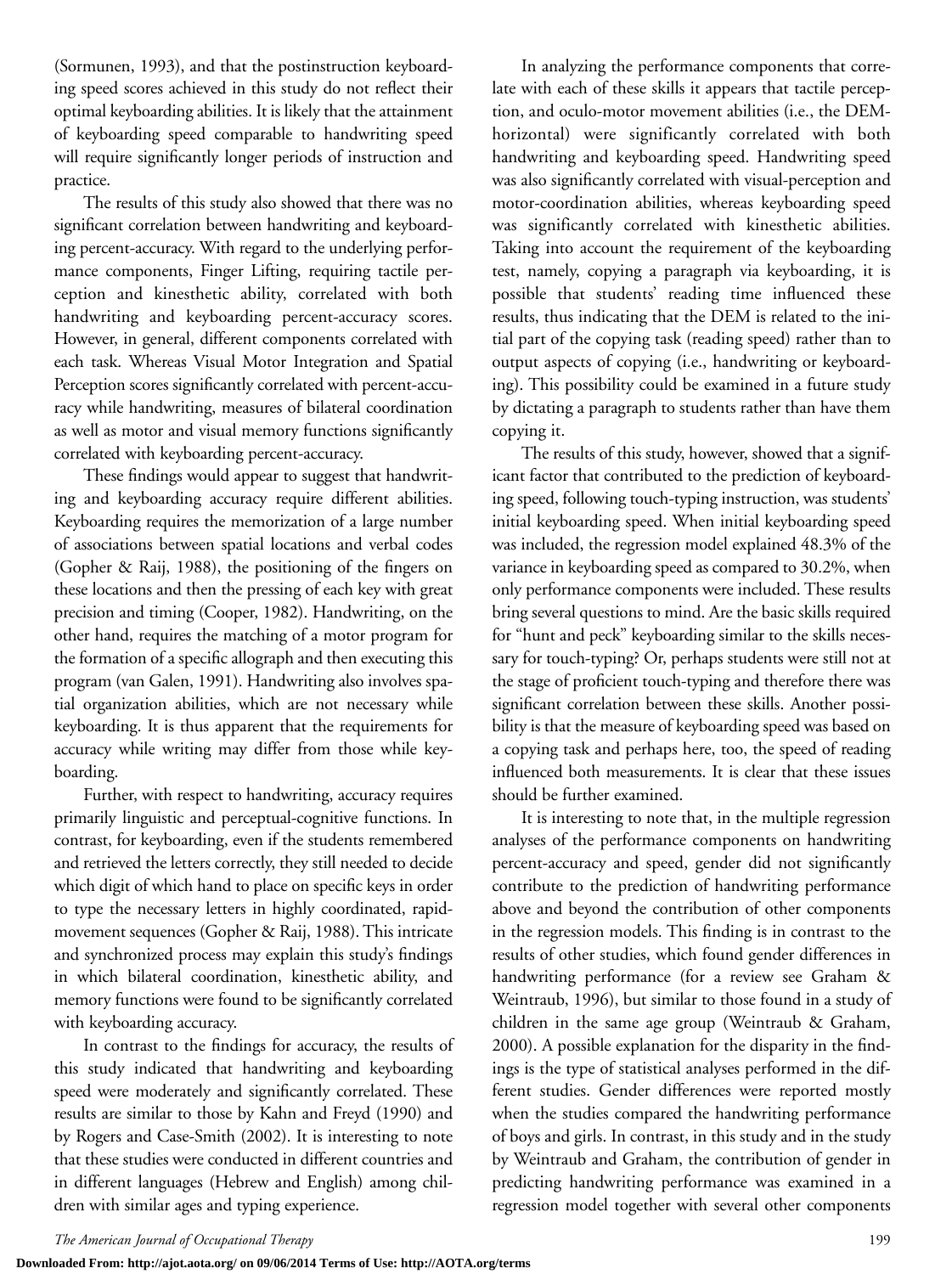that were found to significantly correlate with handwriting performance. Thus, the possible contribution of gender may have been overshadowed by the effect of other components that were in the model, and so it appears that gender is a factor that has to be taken into account (or controlled for) when examining handwriting performance, but when other factors are considered, simultaneously, its contribution in predicting handwriting performance is relatively small.

# Conclusions

It appears that keyboarding may be a potential alternative tool for written communication for students with handwriting difficulties (especially when accuracy is an issue). Yet, it also seems that when speed is the issue, handwriting and initial keyboarding speed should be taken into account when trying to decide if a student could benefit from keyboarding.

However, these findings should be considered with caution, due to the fact that this study is one of the first on this topic; additional data are necessary both to replicate these findings and to further identify the underlying performance components related to keyboarding. Moreover, in order to demonstrate that these findings can be generalized to other populations, it must be remembered that the students in this study had just completed the initial stage of touch-typing acquisition, and their keyboarding skills were most likely at a cognitive rather than at an automatic level. It is important to examine whether the components that were significantly correlated with keyboarding speed and accuracy of the students in their initial stages of keyboarding are also related to keyboarding performance of skilled typists, which is the stage at which we expect students to perform once they have acquired this skill. Moreover, although the sample in this study included children with handwriting difficulties, most students were proficient handwriters. It is, therefore, important to determine if similar relationships between performance components and handwriting and keyboarding skills would also be found among children who have handwriting difficulties.

As stated by Jones Loheyde (1984), we must remember, that "improvement in any skill does not come about merely by changing the medium on which it is done" (p. 85). In other words, having students use keyboards rather than pen and pencils for writing will not necessarily solve their writing difficulties. If occupational therapists are to assist students with handwriting difficulties to master keyboarding skills, and use them efficiently while writing, continued effort must be made to further study these issues. ▲

# Acknowledgments

We would like to thank the principal, teachers, and students for participating in this study. We also thank Ms. Roni Ben-Sasson for conducting the keyboarding lessons, Ms. Tamar Levy for assisting in the evaluations, Ms. Michal Katz for her help with the Delphi survey and statistical analyses, and Dr. Haim Wircer for advising on the use of the assessments of oculo-motor functions.

This study is based on the master thesis of Fabia Preminger as partial fulfillment of requirements for a master of science at the School of Occupational Therapy of Hadassah and the Hebrew University, Jerusalem, Israel, and on a paper presented at the WFOT 2002 Conference, Stockholm, Sweden.

This study was financially supported in part by the Alyn Pediatric and Adolescent Rehabilitation Center, Jerusalem, Israel. The "Touch-Typing Now" software was donated by the company. We thank Chagai Spir for his generosity.

# References

- Abbott, R. D., & Berninger, V. W. (1993). Structural equation modeling of relationships among developmental skills and writing skills in primary- and intermediate-grade writers. *Journal of Educational Psychology, 85,* 478–508.
- Balajthy, E. (1988). Keyboarding, language arts, and the elementary school child. *The Computing Teacher, 15*(5), 40–43.
- Beery, K. E. (1997). *Developmental Test of Visual Motor Integration (VMI): Administration, scoring and teaching manual* (4th ed.). Cleveland, OH: Modern Curriculum Press.
- Berninger, V. W., & Rutberg, J. (1992). Relationship of finger function to beginning writing: Application to diagnosis of writing disabilities. *Developmental Medicine and Child Neurology, 34,* 198–215.
- Cooper, W. E. (1982). Introduction. In W. E. Cooper (Ed.), *Cognitive aspects of skilled typewriting* (pp. 1–38). New York: Springer-Verlag.
- Cornhill, H., & Case-Smith, J. (1996). Factors that relate to good and poor handwriting. *American Journal of Occupational Therapy, 50,* 732–739.
- Denckla, M. B. (1974). Development of motor co-ordination in normal children. *Developmental Medicine and Child Neurology, 16,* 729–741.
- Erez, N., & Parush, S. (1999). *The Hebrew Handwriting Evaluation (HHE)*. Jerusalem, Israel: Hebrew University, Faculty of Medicine, School of Occupational Therapy.
- French, S., Reynolds, F., & Swain, J. (2001). *Practical research: A guide for therapists* (2nd ed.). Boston: Butterworth Heinemann.
- Garzia, R. P., Richman, J. E., Nicholson, S. B., & Gaines, C. S. (1990). A new visual-verbal saccade test: The Developmental Eye Movement test (DEM). *Journal of the American Optometric Association, 61,* 124–134.
- Gopher, D., & Raij, D. (1988). Typing with a two-hand chord